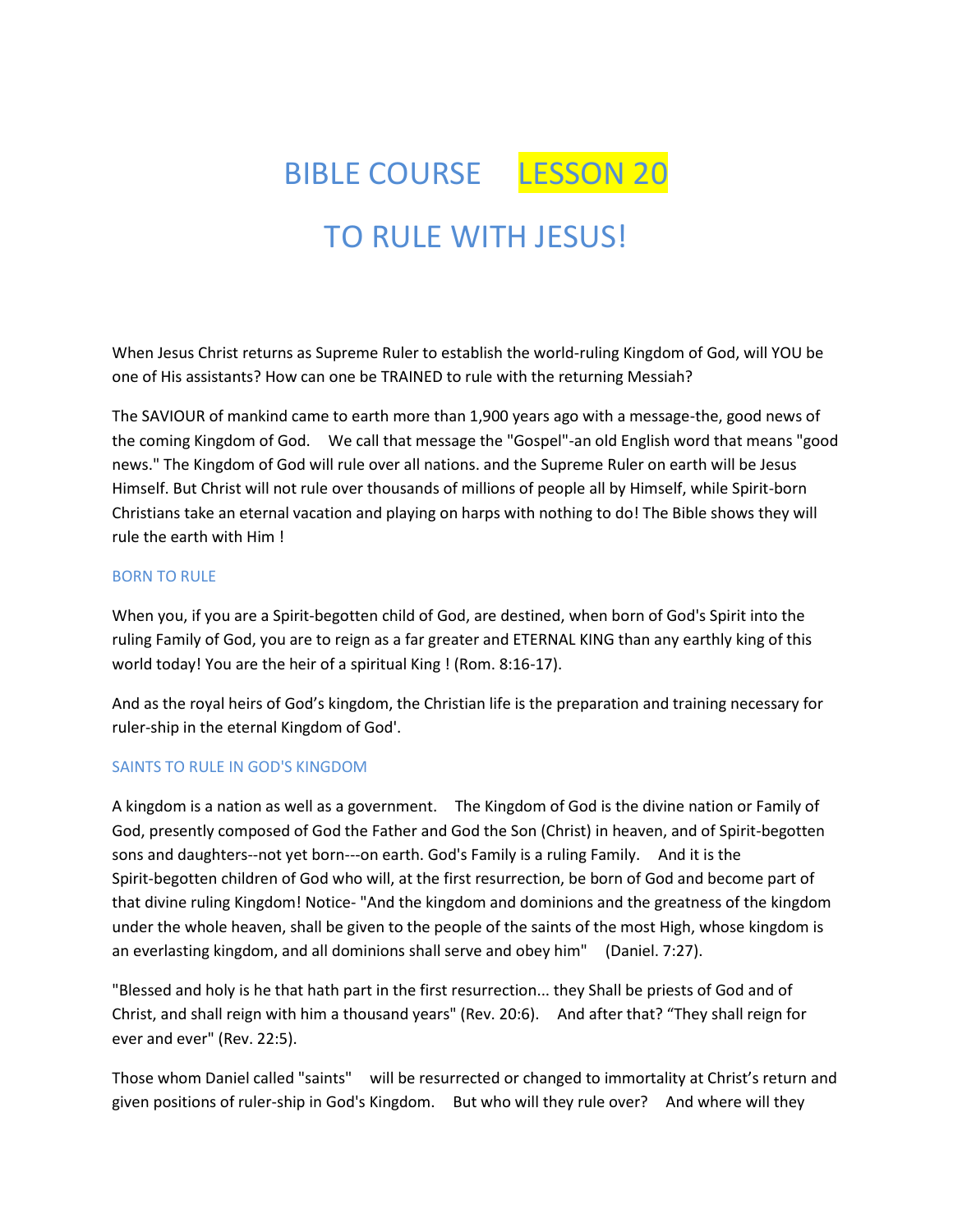reign? Notice Revelation 2:26-27: "And he that overcomes ... to him will I give power over the nations: and he shall rule them with a rod of iron." The Kingdom of God, with Christ as King (Rev. 11:15; 19:16), will rule over all mortals on earth (Rev. 5:10). And the law by which Christ and the immortal saints will rule is the law that expresses the loving nature and character of God - the Ten Commandments!

## REWARDED ACCORDING TO OUR WORKS

God has an exciting future beyond imagination in store for those who willingly follow His way of life, grow and overcome spiritually. Not only will they inherit eternal life as the free gift of God and become eternal members of the God Family, they will also be rewarded-not with the temporary rewards of men, but with rewards of eternal responsibility. Every Christian's reward will be exciting and fulfilling for all eternity!

In God's government will be many important offices of responsibility. God will give these responsibilities to those who have qualified for them during their training period. In complete fairness, all will be rewarded according to the "works" they did during their Christian lives (Matt. 16:27). And because every member, when born into God's Family, will be completely yielded to God's government, everyone will be completely satisfied with the responsibilities and power God will give them.

Let's understand how God will reward those who have been freely given the opportunity to become His children. Let's see how one can prepare for exciting power in God's ruling Family!

But before we begin, get your Bible, some paper, and a pen or pencil. Look up the Bible verses given in answer to the questions and read them. You may also want to write these scriptures down. Many of our students have discovered that writing them out helps to increase their understanding and memory. Now let's begin.

## THE KINGDOM OF GOD IS DUAL

God has a message for mankind that is so important He commissioned His own Son to be the first to deliver it. As we learned in Lesson 18, that supremely important message is the Gospel the good news-of the coming Kingdom of God (Mark 1: 14-15). That same message is being proclaimed to the world today by God's Church!

Actually, the central message of the entire Bible is the coming Kingdom of God on earth. The ancient kingdom of Israel was a physical type or forerunner of the Kingdom of God. Many of the prophecies of the Bible show how God's Kingdom will be established. Jesus' life and teachings, and His sacrifice and resurrection reveal how we may become members of God's Kingdom. Christ, the King of that coming Kingdom, and His apostles preached about many aspects of the Kingdom of God.

Let's briefly review, first, what the Kingdom of God is. Lesson 18 showed that God's Kingdom will be a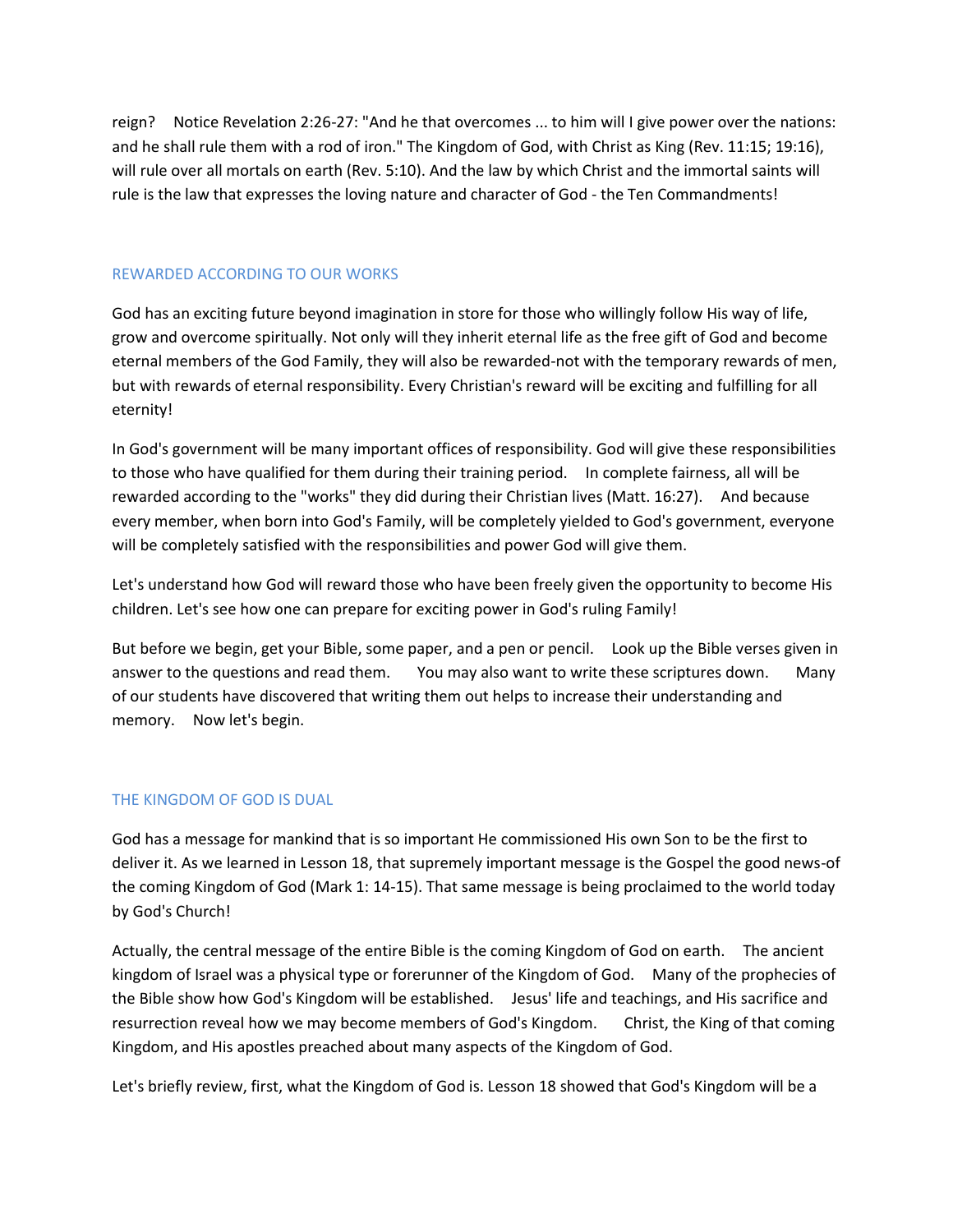literal government ruling over the nations of earth. Nebuchadnezzar's dream of the great image, as recorded in Daniel 2, makes that very clear. But the Kingdom of God is more than just the government of God. It is also the Family of God, into which humans may be born as spirit members. As a governing or ruling family, it will exercise jurisdiction over all nations on earth-and, ultimately, over the entire universe!

Let's understand more about these two aspects of God's Kingdom, beginning with the Family of God.

# THE RULING FAMILY OF GOD

The coming government of God on earth will be administered by the ruling Family of God. When Jesus came preaching about the Kingdom of God, He was talking about the Family of God, and how humans, through Him, may be born into it.

1 . Did Jesus, in His conversation with Nicodemus, reveal the family nature of the Kingdom of God? John 3:3, 5.

Comment: Christ showed that the Kingdom of God is the Family of God into which we may be born as God Beings (no longer human beings, but divine beings)-literally BORN of God's Spirit into the very God Family! As previous lessons have shown, God is not a simple Personage. The Hebrew word for God is Elohim (Gen. 1:1), which is plural, meaning "Mighty Ones' " God is a family of Personages, or "kingdom" composed of more than one being. There is the mineral kingdom, the plant kingdom and the animal kingdom. Then there is an angel kingdom created by God and composed of spirit. And then, high above all, is the God Kingdom. In other words, the Kingdom of God!

2. What is the pattern of government God has set for the human family? Eph. 5:23-24; 6:1-2.

Comment: God created the human family to be a physical type of His own Family. Therefore God's Family has a ruling structure, with various responsibilities to be fulfilled by Spirit-born children of God, all organized into a world-ruling government!

## GOD'S PERFECT GOVERNMENT

In the Garden of Eden, God gave Adam the opportunity to replace Satan as world ruler. Adam failed by making the wrong choice. Four thousand years later, Jesus Christ came as the second Adam and, by obeying God perfectly, qualified to rule the earth. But Christ did not immediately begin ruling. He returned to heaven and established His Church on earth through God's Spirit, thus making it possible for many to qualify to rule with Him. It would be nearly 2,000 years later that Christ would return from heaven to restore the government of God over the entire earth (Acts 3:19-21).

Let's review some basic scriptures covering the governmental aspect of the coming world-ruling Kingdom of God.

1 . When the Kingdom of God is established on earth, will it take over the governments of this world?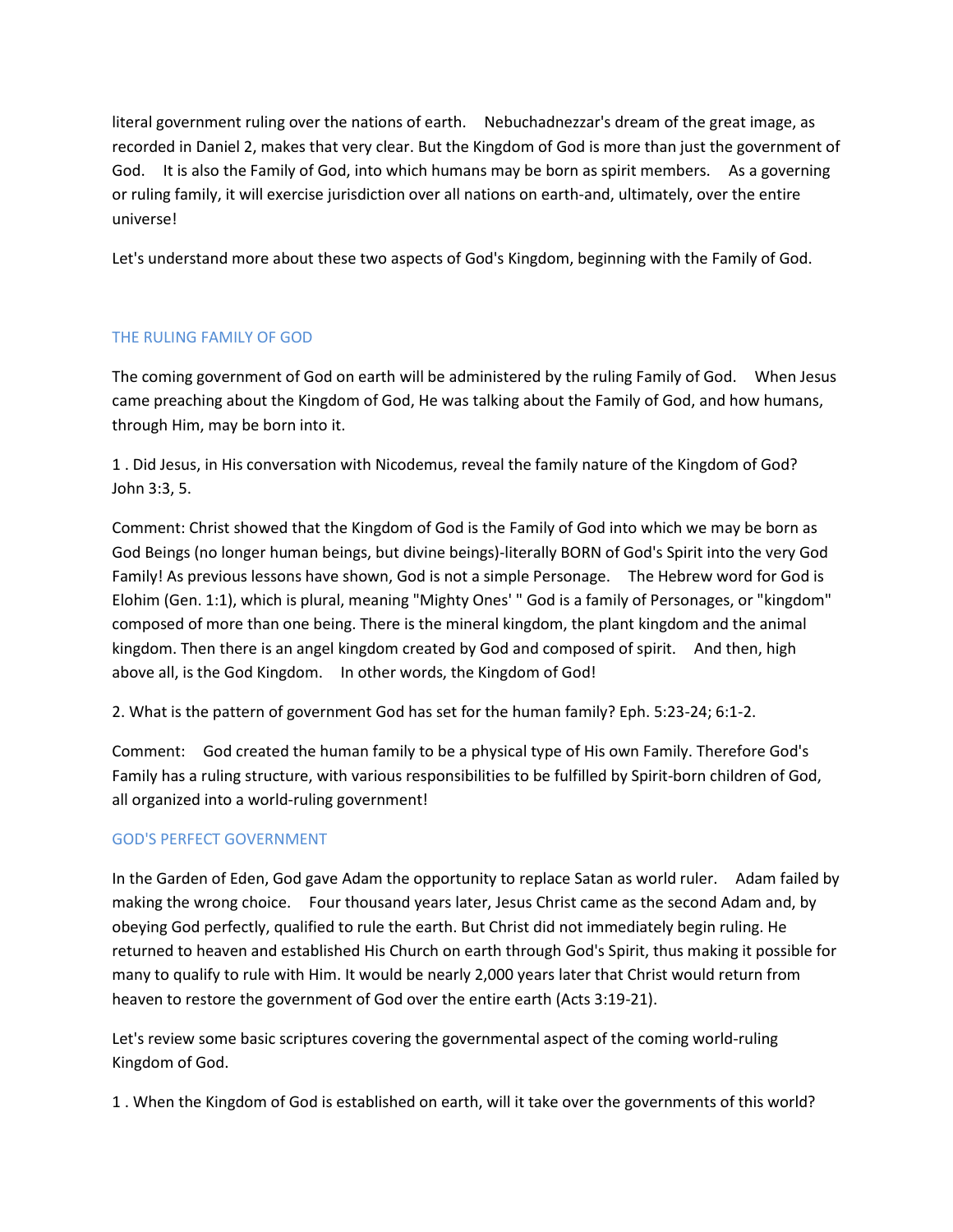Rev. 11:15. Who will become King over all the earth? Same verse; Zech. 14:9; Rev. 19:16. How long will He reign? Rev. 11:15. Did Christ clearly state that He was born to be a king? John 18:37.

Comment: These scriptures reveal that God is Supreme Ruler, and that the government of God will take over the governments of this world at Christ's return. The Bible tells us in the plainest of language that Jesus Christ was born to be King of the earth. He will rule all nations and His government will last forever!

2. What did Christ say to Pilate to show clearly that His Kingdom had not yet been established on earth? John 18:36.

Comment: Christ's Kingdom is not part of this world's civilization. It will not begin to rule on earth until His Second Coming.

3. When Jesus Christ is ruling from Jerusalem, what will the world be like under His government? Micah 4:1-4; Isaiah. 11:6-9.

Comment: When the Kingdom of God takes over the governments of this earth and the 1,000 year reign of Jesus Christ begins (commonly called the Millennium), His rule will bring peace, happiness and joy to all mankind. Notice that in the Millennium there will be babies and young children on earth. They will be mortal, flesh and blood human beings-not spirit beings. And since Spirit-begotten Christians will have already been made immortal Sons of God at the resurrection, there will be both mortals and immortals living at the same time throughout the Millennium.

4. Where will Satan be during the 1,000 years? Rev. 20:1 3.

Comment: Satan will be put away where he can do no harm. He will be gone and Christ will be here! Instead of the evil spirit or attitude of Satan pervading the atmosphere, influencing everyone and causing evil as it does today (Eph. 2:2), the Holy Spirit of God will infuse the atmosphere! The Holy Spirit, represented by "living waters" (Zech. 14:8; John 7:38-39), will flow out from Christ and begin to heal the spiritual problems of mankind. The government of the world tomorrow will be based on God's law of love. With the help and inspiration of God's Holy Spirit given to them, people will begin to truly love one another-to have godly concern for fellowman. God's government will not be a democracy. It will not be socialism, communism or fascism. It will not be human monarchy, oligarchy or plutocracy. It will not be man's government over man. Man has proven his utter incapability of ruling himself!

It will be divine government-the government of God. It will not be government from the bottom up. The people will not vote their leaders into office. No time or money will be wasted on campaigning and elections. It will not be government of or by the people-but it will be government for the people. It will be government from the top (God Almighty) down. In the world tomorrow, all officials will be members of God's Family-divine spirit beings, appointed by Christ Himself even down to the level of mayors over cities. The Bible tells us that under the leadership of Jesus Christ, God's government will produce a utopian paradise on earth. As we learned in Lesson 4, God will begin to work first with the descendants of the children of Jacob. Using them as a model and example, God will rebuild and bless all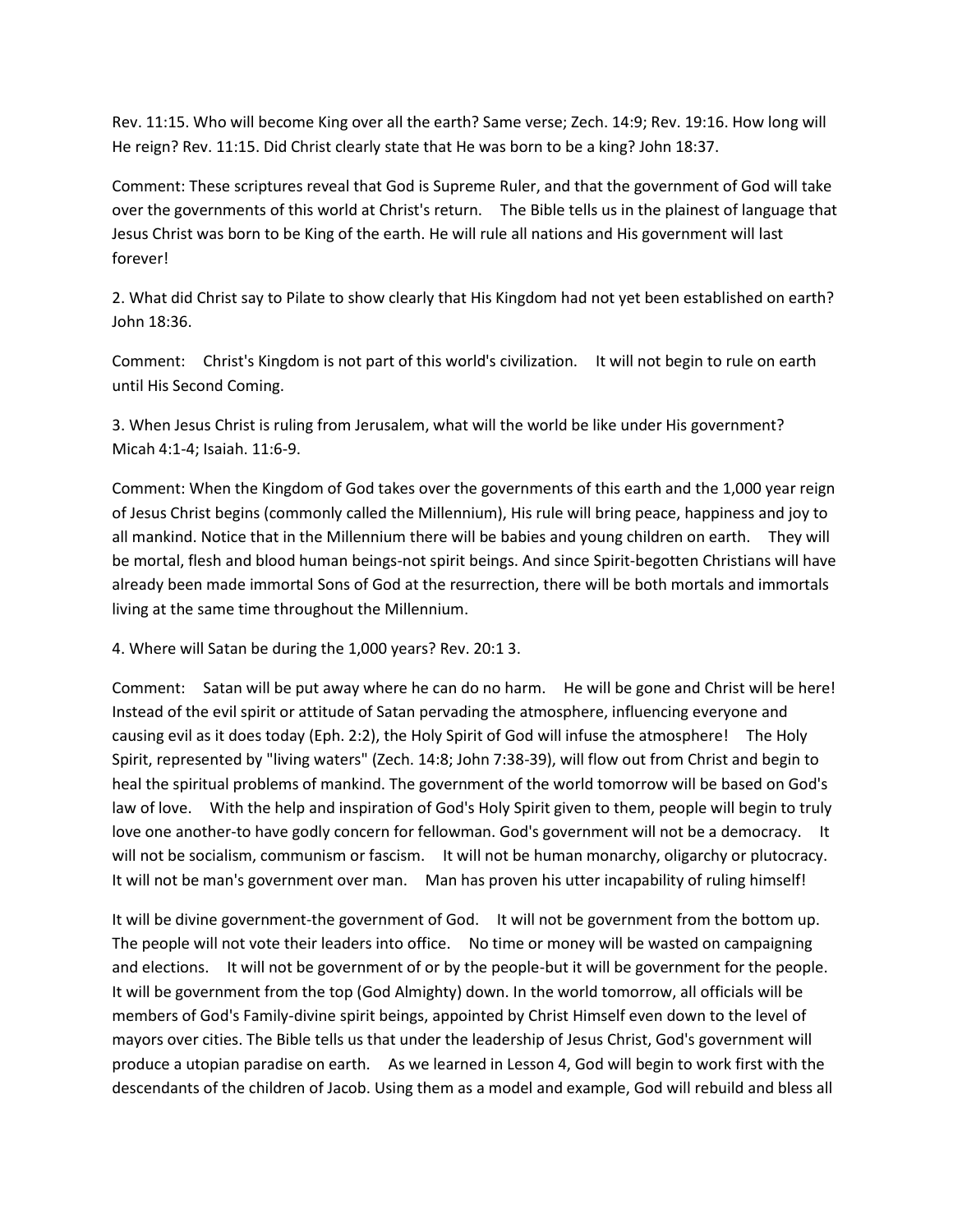#### nations!

#### COMPLETELY NEW CIVILIZATION TO BE BUILT

The Kingdom of God includes much more than bringing this world's governments under God's rule. A completely new civilization will have to be built! Let's understand.

1. Is God's Church compared to a building? I Corinthians. 3:9; 1 Pet. 2:5. What foundation is it built upon? Eph. 2:19-22. Just how important is a solid foundation to any building? Matt. 7:24-27.

Comment: The Church of God is built on God's rock-solid spiritual foundation-the teachings of Jesus Christ, His apostles and prophets. Their teachings are based on God's law of love-God's way of co-operation, unselfish giving and serving. But this present world has been built on a different foundation.

The civilization of this world was founded nearly 6,000 years ago in the Garden of Eden. Adam and Eve, influenced by Satan, rejected God's government and chose se/f-government instead. They ate of the fruit of the tree of the knowledge of good and evil, which represented Satan's way of life. Consequently, this world's civilization has been built on the foundation of sin!

And so it was that at the very "foundation" of this present world (Rev. 13.-8), when Adam and Eve sinned, God decreed that Christ, the "Lamb of God" (John 1:36), should come and be sacrificed to pay the penalty of their sins and the sins of their descendants. This present evil world is built on a foundation of "sand" (Matt. 7:26)-on Satan's way of vanity, covetousness, envy and jealousy, competition and strife, violence, rebellion, contention, unhappiness, suffering and death. This world is therefore doomed to crash. And as Jesus said, great shall be the fall thereof! (Verse 27). The foundation of this world's civilization is faulty because it is of Satan the devil. This is Satan's civilization, started through Adam when he sinned. Therefore this world's superstructure-its systems of government, law, politics, education, economics, religion and social customs-is faulty, having produced the discontent, unhappiness and strife that has led to the violence and destruction, the anguish, suffering, poverty and death in the world today. The superstructure of the building that is this world is fast crumbling and will soon be completely destroyed by God at the return of Jesus Christ! God says, "Except the Lord build the house, they labour in vain that build it" (Ps. 127:1). Satan, not God, built this house. God is not trying to repair this decaying and rotting civilization. Instead He sent His own Son, Jesus Christ, as the second Adam, to start anew-to begin building a totally different new structure of civilization. The new civilization will be built on God's foundation-His way of life. As we learned in the previous lesson, God's Church is the beginning, in "embryonic" form, of that government on earth when He began His Church in the first century A.D.

The Church started with about 120 on the day of Pentecost A.D. 31, when its first members were begotten by the Holy Spirit. God's Church has continued to exist through the centuries to this day. Many more have been and are now being trained to help rule in the world tomorrow. (More about God's training program will be covered later in this lesson.)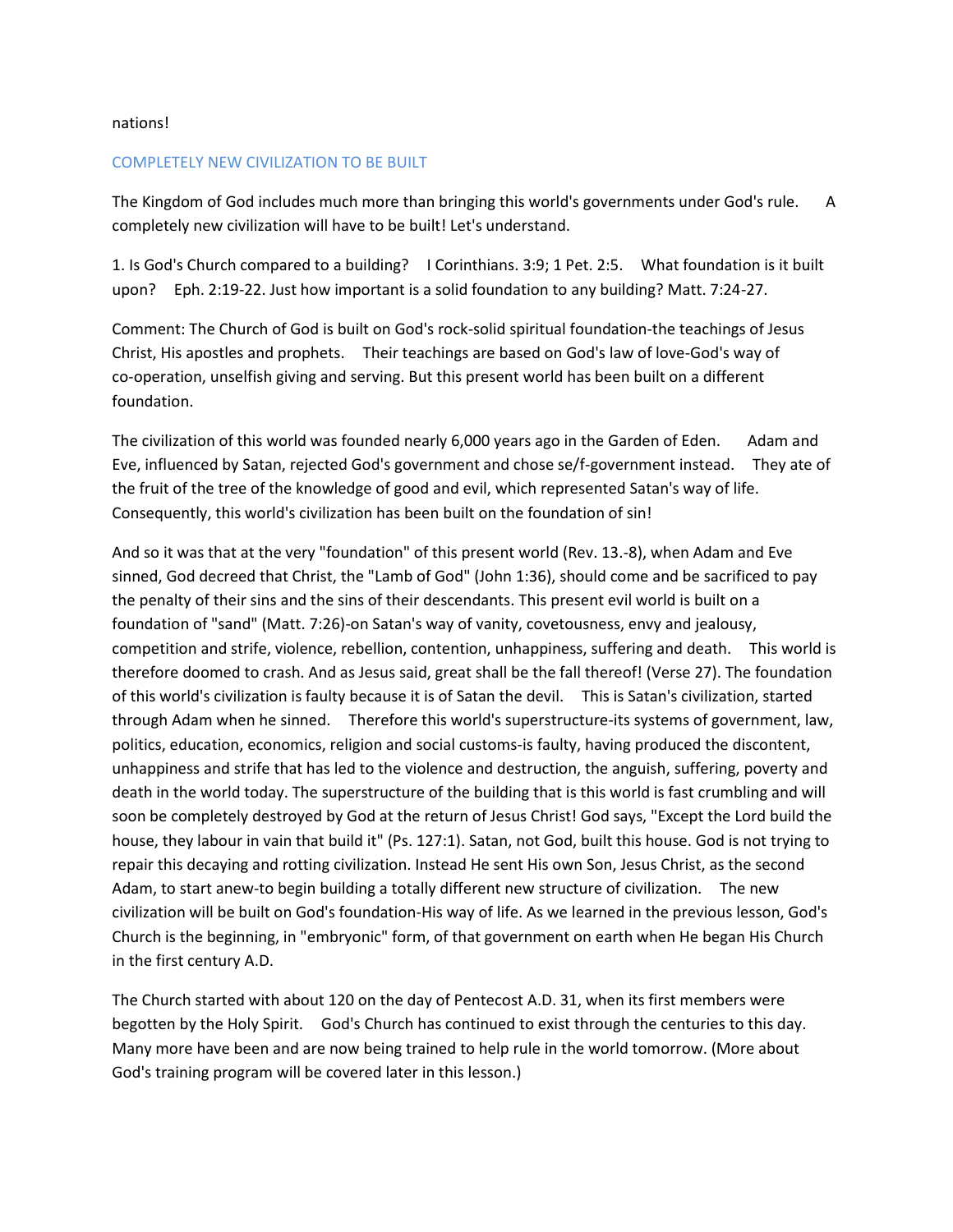2. Will many nations go up to Jerusalem-the worldwide government-of Jesus and ask to be taught His ways? Micah 4:2. Will the earth become full of the knowledge of God? Isaiah. 11:9.

Comment: Soon mankind will begin to be taught how to live God's way of life, with God's religion, God's' education, God's social customs, God's economic, industrial and merchandising systems. The millions who have lived in this satanically influenced world and are still alive at Christ's return will be taught the knowledge of God. His truth will be taught throughout the Millennium. Eventually, the whole earth will be following God's way. But who will teach the people in the world tomorrow? Certainly not the educators and theologians of this world!

## CALLED TO BECOME RULERS AND TEACHERS

Jesus is coming again, this time to restore the rule of God on earth and to teach the way of salvation to mankind. But Christ will not rule and teach all by Himself.

1. Exactly what will Spirit-born Sons of God do for 1,000 years? Rev. 2:26-27; 3:21; 5:1 0; 20:4, last part; Dan. 7:27. Will many be mayors over cities? Luke 19:16-19.

Comment: The Bible plainly shows that those who will be born into God's Family at the first resurrection (which includes all Spirit-begotten saints of God through the centuries) will rule this earth's mortals under Jesus Christ! But some doubt whether they could ever rule, while others have no desire to rule whatsoever. Perhaps you have thought: I don't want to rule in the world tomorrow. I just want to serve God. The problem is that few people have ever really understood what it means to serve.

2.Did Jesus explain the difference between the kings in God's Kingdom, and the kings or rulers of this present world? Mark 10:42-45.

Comment: Rulers in God's Family will not be like most of this civilization's rulers. They will not be harsh dictators. Those occupying positions of ruler-ship in the world tomorrow will be servants, having opportunity to do great good in truly SERVING mankind by governing God's way. God's world will be built on a completely new foundation-His way of life, which is the way of His law of love. The divine kings of the Family of God will be servants of God and humanity. Each divine ruler will serve his subjects by ruling in genuine love and concern (I John 4:16), never acting selfishly. They will rule for the benefit of others, not themselves! Yes, they will have the power to stabilize the world and enforce peace when necessary, which will be especially needed at the beginning of the Millennium. They will also have the compassion required to help the survivors of the Great Tribulation-to heal them, teach them the causes of the evils of the world they lived in, and teach them God's way to peace, happiness and salvation.

3. In addition to being rulers, will the Sons of God also be priests? Rev. 1:6; 5:10; 20:6. What is the function of a priest? Mal. 2:7.

Comment: Just as ancient Israel's priests taught God's way, Spirit-born members of the God's Family will also be teachers of God's way of life, helping to eventually bring the knowledge of the way to salvation to everyone in the world tomorrow. In addition to being the Supreme King over all nations,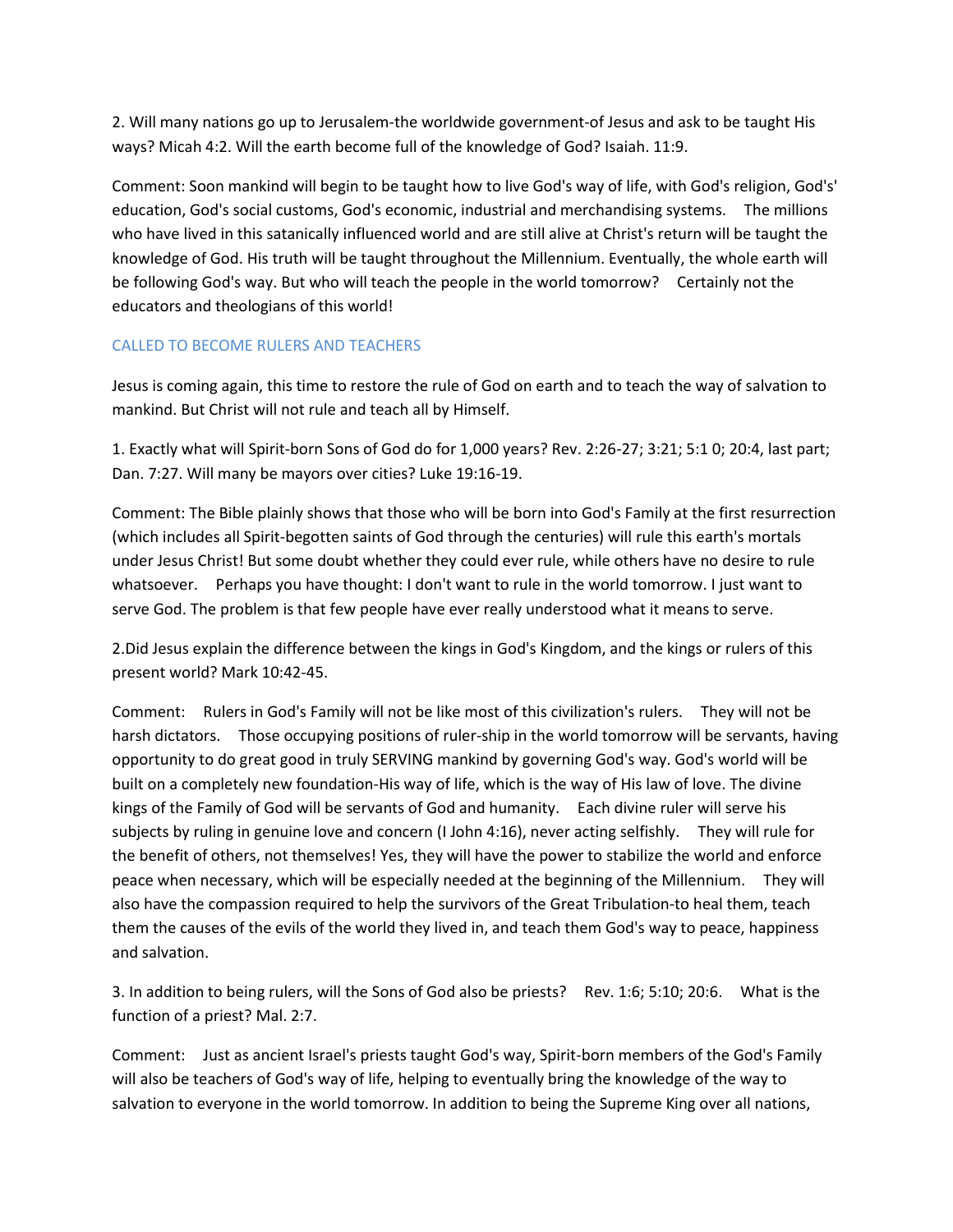Christ will also be the Supreme Educator. To bring mankind to repentance, Christ will re-educate the world to God's way of life-the way of God's law of love-so the people may, of their own free will, decide to follow His way. Re-educating mankind to God's way of life will receive top priority. Under the direct supervision of Jesus Christ, the Kingdom of God will restore the laws and rule of God to the entire earth. As the world becomes re-educated, people will begin to experience the blessings that result from obeying God's law of love. There will be peace, co-operation, vibrant health, abundance and joy. And the whole world will come to understand God's purpose and Master Plan for mankind. But God will not begin saving the entire world until He first has teachers trained to help Him teach the way of salvation.

As we learned in the previous lesson, God will not save millions until He first has thousands of teachers. This is why God is training the thousands He has called into His Church today. While on the earth, Christ was a teacher, as well as a messenger and announcer of the good news of the coming Kingdom of God. He personally instructed His apostles in the way of God. He then commissioned them to teach others what they were taught (Matt. 28:19-20). Those whom God has called to be members of His Church and who have been taught by His ministers down through the ages will have been trained to become rulers and teachers during the Millennium! True Christians today should have a burning desire to bring God's way of life to the entire world-to teach God's wonderful way to peace, joy and abundance. And they'll be able to do just that when Christ returns to set up the Kingdom of God and they are born of God! But to qualify-to be properly trained-to serve and teach in the world tomorrow, true Christians must learn to serve and teach now. The only reason any person is called to salvation now is to QUALIFY to help in ruling and teaching in the world tomorrow-to help call and save those alive then. God hasn't selected certain ones today for special favours; He has called them for a special purpose-a tremendous JOB to do! Spirit-begotten Christians are now in training for significant roles in helping to teach the world God's way and to administer the government of God for the good of all mankind. The rest of this lesson will clearly show that the Christian life is one of preparing for great service in tomorrow's world!

## GOD'S TRAINING PROGRAM

True Christians are now in training for responsible positions in God's soon-coming, world-ruling government. This training comes through living the Christian life, which is following the way of God's government! It is the training God's Spirit-begotten children must receive to administer His government in the Kingdom of God.

God Himself laid out the plan of salvation and the method by which humans may be trained and prepared to become, through the free gift of God, Spirit-born members of His ruling Kingdom. God's divine Family will be highly trained and superbly organized, having learned God's pattern of mutual teamwork and cooperation to function perfectly together. The initial steps to salvation are actually the beginning of one's preparation for God's Kingdom. Let's understand.

1 .To eventually be born into God's ruling Family, we must first be begotten by His Spirit. What conditions must we fulfil before God will beget us as His free gift? Mark 1:14-15; Acts 3:19.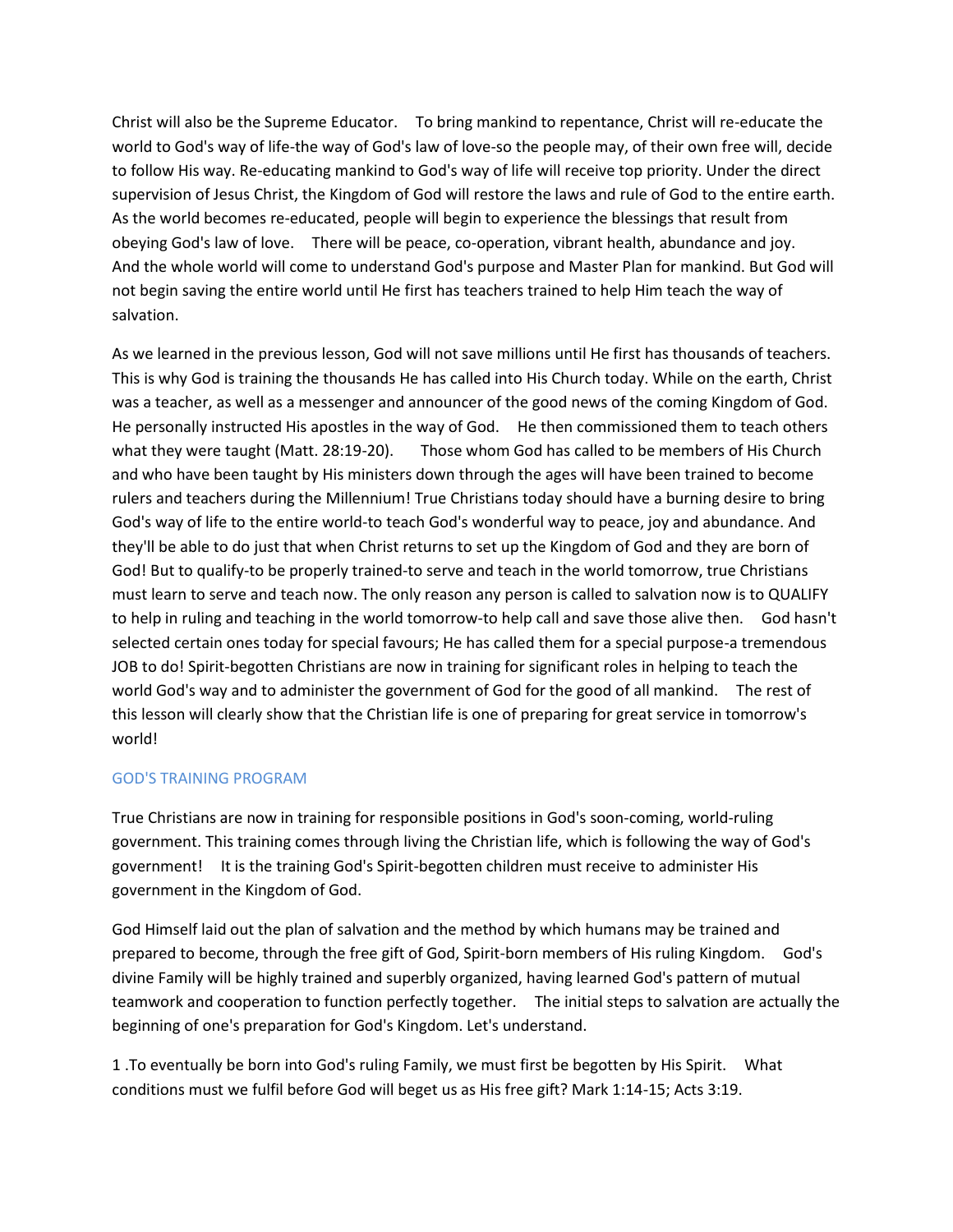Comment: Repentance and belief are the first steps. Belief involves believing what Jesus taught about the coming Kingdom of God, as well as believing on Him as personal Saviour. To repent means to turn around and go the opposite direction-to forsake our own way, which is contrary to God's law and turn to God's way, which is the way of His law. It means rejecting our previous sinful way of life and willingly yielding ourselves to God's government. Before we can be allowed to govern others in the world tomorrow, God must know that we will submit to His rule now! Since there will always be a chain of authority from God the Father through Jesus Christ and on down, we will always be under authority. So learning to rule begins with submission to God's rule.

2. What is the next step toward one day becoming a member of God's ruling Family? Acts 2:38.

Comment: Baptism is the outward symbol of our faith in Christ as our Saviour, and of our turning from our past life of sin to a life of obedience to God. It symbolizes our rejection of Satan's way-the way of this human civilization he has inspired-and turning our allegiance and loyalty to God and His soon-coming Kingdom. Baptism and the laying on of hands of a minister of God for the receipt of the Holy Spirit also shows our recognition of, and submission to, the authority God has placed in the called and chosen ministers of His Church. And through the consequent begettal of God's Spirit, we become part of His government-in-training-His Kingdom in embryo, which is His Church (I Corinthians. 12:13).

3. What is the next step in God's training program for ruler-ship in His Kingdom? 2 Pet. 3:18; 1:5-11.

Comment: Upon our receipt of God's free gift of the Holy Spirit, we have been begotten of God. But we are only spiritual embryos, not yet born again as God Beings-not yet developed for the purpose God has called us, not yet trained to be divine rulers and teachers in His Kingdom. To become properly trained, spiritual growth-character development as a result of obedience to God-must occur within us!

God has supreme spiritual character. He is holy, righteous and perfect. We, to be actually born of Him-born into His ruling Family as His divine children-must be changed not only from human flesh and blood to divine spirit, but from our sinful human nature into God's divine nature (11 Pet. 1:4), which reflects His holy, perfect character (I Pet. 1:16; Matt. 5:48). God's spiritual character must be in the process of development in us throughout our Christian lives! What, precisely, is the character God wants His begotten children to be developing? It is a combination of knowledge, attitude and action: the knowledge of what God defines as right as opposed to wrong-knowledge learned by studying God's Word-and the desire and actual DOING of the right, despite temptation to do wrong. Godly character is the possession and practice of love, patience, mercy, faith, kindness, gentleness, meekness, temperance, self-restraint and right self-direction. This kind of character involves knowledge, wisdom, purpose and ability, all properly controlled and developed through independent choice. Holy, righteous character is something that is developed only through experience. Experience requires time and circumstances. Therefore God allows the time and circumstances that enable us to develop this character. But this is not our character. It is actually the character of God-holy, righteous character motivated by Him, inspired by Him, and built by Him in us through our willing obedience to His law.

4. In what one word can God's character be summed up? I John 4:16. And exactly what is God's part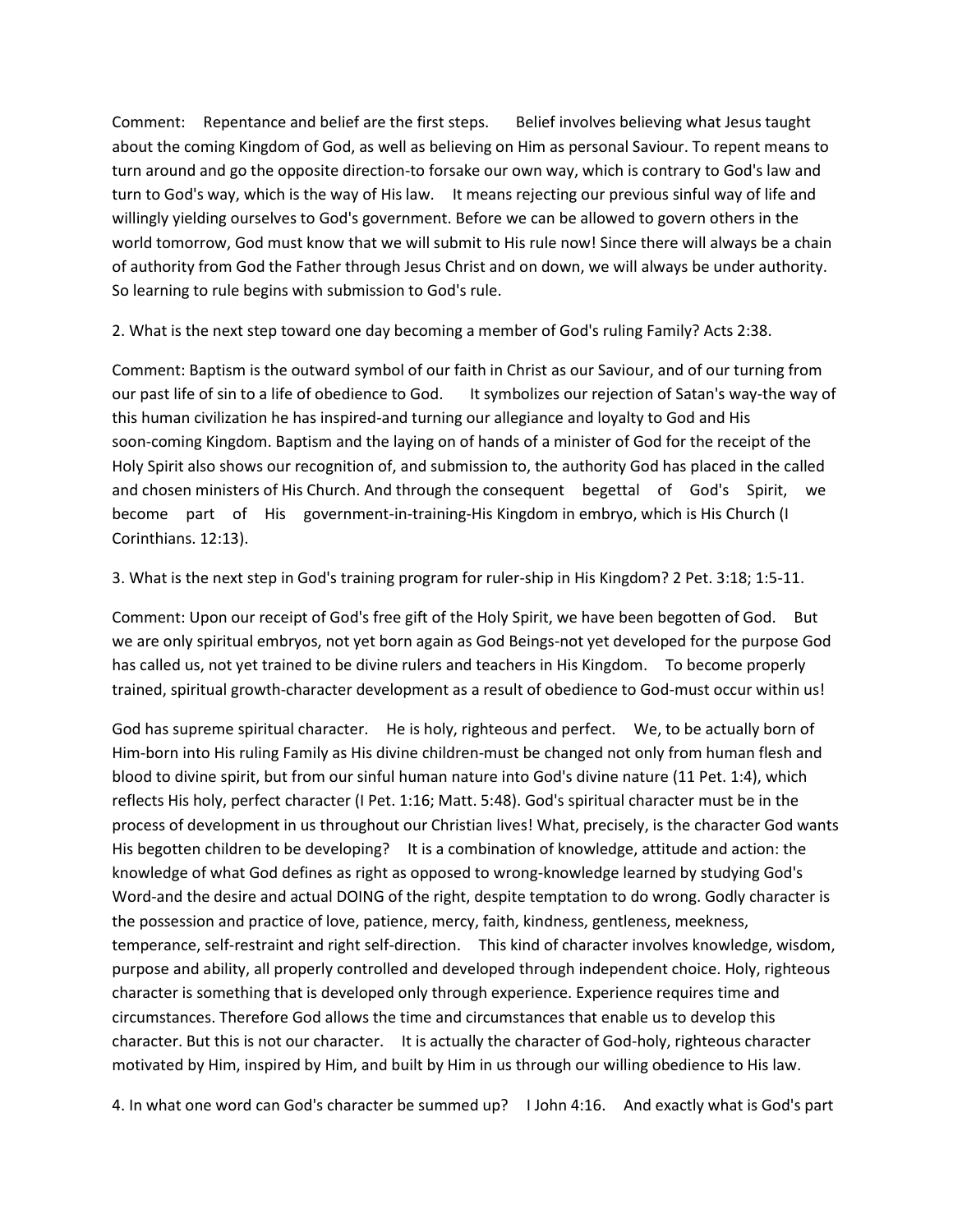in building His character in Spirit-begotten Christians? Rom. 5:5; 13:10.

Comment: The Holy Spirit, which the Father freely gives to those who repent, believe and are baptized, enables God's children to understand the Word of God-the foundation for character development. God's Spirit also supplies the spiritual love and faith needed to obey God's law of love, which is the basis of His government. But God's Spirit does not force one to obey God. God's character cannot be forced upon people. It can be developed only through willing, voluntary choice-by those God calls to be Christians (John 6:44) actively choosing to be led by God's Spirit throughout their mortal lives (Rom. 8:14). That is the spiritual training that prepares us for ruler-ship in the Kingdom of God!

And when we are born of God at the resurrection, we shall be perfect as God is, for God will have developed in us, with our yielding, perfect character. It will then, by nature, be established in us forever. (I John 3:9). We will then be ready to assist Christ as holy and righteous co-rulers in the world tomorrow.

5. Jesus Christ overcame the temptations of Satan the devil (Matt. 4:1 -11). He was severely tempted, yet through the power of God's Spirit, He resisted and overcame Satan, and remained faithful to God and His way until death. Must Christians, to be able to assist Christ, also overcome? Rev. 3:21.

Comment: Jesus had to qualify to replace this world's present ruler. Functioning as a human being, He had to resist and overcome the intense temptations of the devil. And all who are called by the Father to rule with Christ when He restores God's government on earth must also qualify to rule-must turn from Satan's way, resist and overcome his temptations. They must strive to root out Satan's attitude and way, and learn to obey God's law of love, which is the way of His government. Christ resisted all evil influences perfectly because He had the will and full measure of God's Spirit (John 3:34). Though we do not have the fullness of God's Spirit now, we can, with the help of the measure of the Spirit God grants us, begin to resist and overcome Satan, this world and our own carnal nature. Through the process of overcoming the sinful pulls and impulses of the flesh, the world and the devil, and submitting to God and His way, spiritual character is being developed. We are yielding to God to build within us His very character. Thus we are preparing and qualifying to rule and teach the nations with Jesus Christ! But no one can overcome for us. No one can produce spiritual works for us. It requires putting forth effort on our part, together with the power of God's Holy Spirit, to become the spiritually minded and motivated persons God can use in His Kingdom.

## HOW RESPONSIBILITIES WILL BE DETERMINED

As our Saviour and elder brother-"the firstborn among many brethren"-Jesus Christ has already qualified for the highest office under God the Father in the world tomorrow. No one else can ever receive the position of authority the Father has promised to Him in the government of God. Certain other individuals have also been promised particular positions of responsibility in God's Kingdom. King David will rule over the 12 tribes of the reunited nation of Israel (Ezek. 37:21-22, 24). Each of the 12 apostles will rule over one of the tribes of Israel (Matt. 19:27-28). And God has alluded to other positions of ruler-ship for other over-comers who have lived before us and are to be in His Kingdom (Heb. 11:4-40). They have already been trained and will be given responsibilities in God's ruling Family, though God has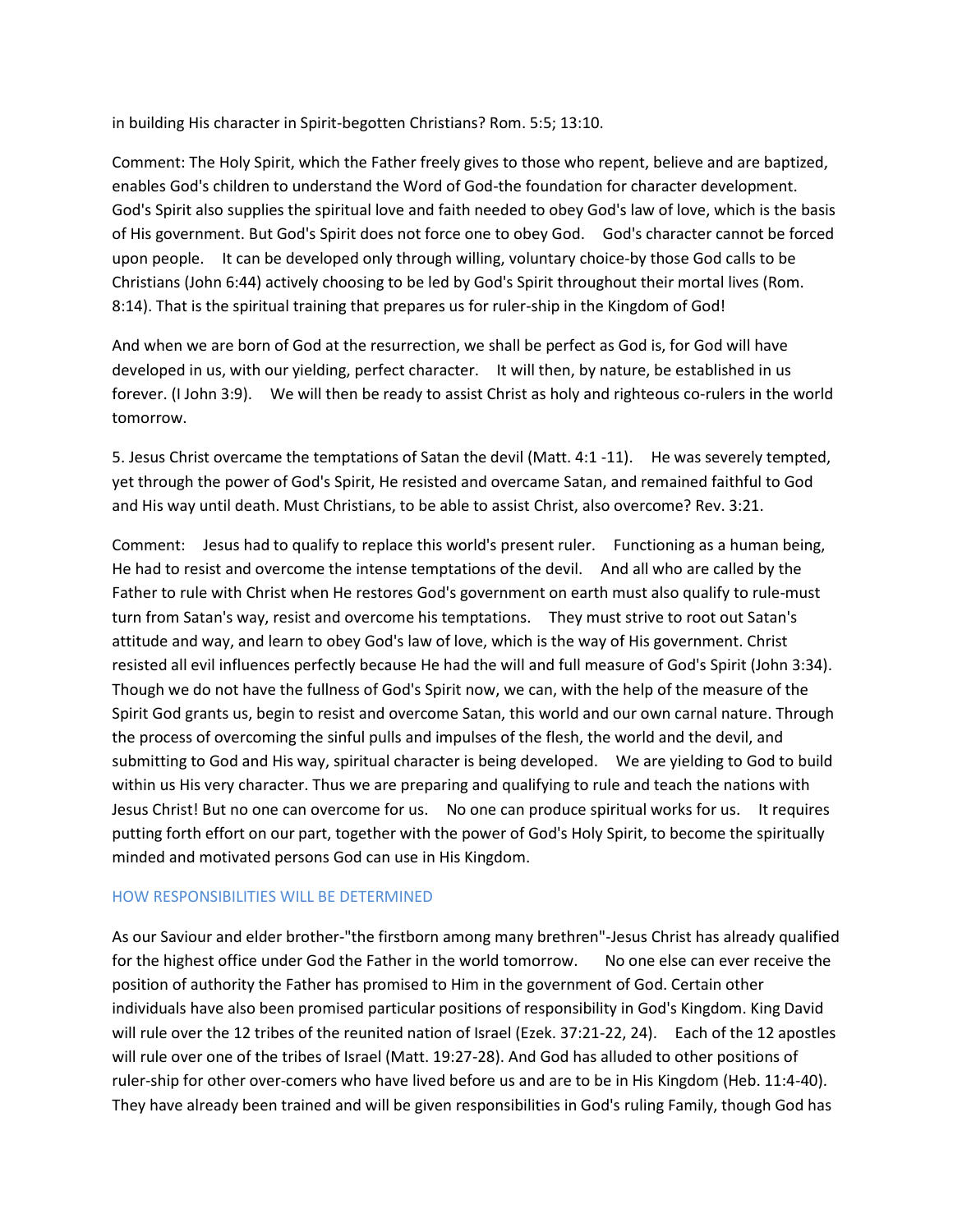not revealed what their positions will be. In the Kingdom or Family of God there will be various positions of responsibility, for an entirely new civilization must be built on earth-built this time to God's specifications. It will take many different, vital jobs to recreate world society as it ought to be. You, if you are a Spirit-begotten child of God, are now being judged for your future job in God's Kingdom (I Pet. 4:17). You shall be rewarded with an office in God's government according to your works in this life! Let's thoroughly understand this important principle.

1. How does God judge true Christians? I Pet. 1: 1 7; Rom. 2: 5-1 0.

Comment: Everyone has "works"-either good or bad. Those who do good works will receive good rewards. Those who do evil works-who commit SIN (I John 3:4)-will be punished, unless their evil works are repented of and covered by the blood of Christ. Note that our works determine our rewards, not whether we receive eternal life-immortality is a free gift from God for which we cannot work. But unrepentant sinners will receive the "wages"-payment or reward-for sin which they have earned - DEATH for all eternity! (Rom. 6:23). This also applies to any spirit being that has sinned.

Let's be sure we understand the meaning of the word "works" as used in the Bible.

The word "works" is translated from the Greek ergon, which means deeds, actions, business. The Bible uses this word primarily in two ways, and there is a vast difference between the two.

When joined with "law," as "the works of the law" (primarily in Romans and Galatians), it refers to the hard work required in performing the rituals of the law of Moses. These rituals involved repetitive physical labour. These laborious physical rituals, or "works of the law," were a substitute for the work of the Holy Spirit, and were in force only until Christ's death.

But where the word "works" appears alone, it usually refers to acts of righteousness or of evil - that is, the good works of keeping God's spiritual law (Ps. 119:172) or the evil works of disobedience (Col. 1:21). In this lesson we are concerned with spiritual "works" (righteous conduct), not rituals of the law of Moses.

2. What will Christ bring with Him when He returns? Rev. 22:12. Who will be rewarded then? Rev. 11:18. Will the reward be according to each person's works? Rev. 22:12; Matt. 16:27; Rev. 2:26-27; 3:21.

Comment: When the glorified Christ returns to earth to rule all nations as King of kings,

He will assign positions of authority in His government (the "reward") to those who are freely saved by His grace- those who will have, through grace, been given God's gift of eternal life by a resurrection or change to immortality at Christ's Second Coming. However, most professing Christians confuse the "reward of the saved" with eternal life. Eternal life is a gift, not a reward. The Bible clearly defines both.

3. Can we "earn" eternal life? Rom. 6:23; Eph. 2:8-9. Yet what must we do if we expect to receive God's gift of eternal life? Matt. 19:16-19.

Comment: A "gift" is something granted as a favour, something given freely. God's gift of eternal life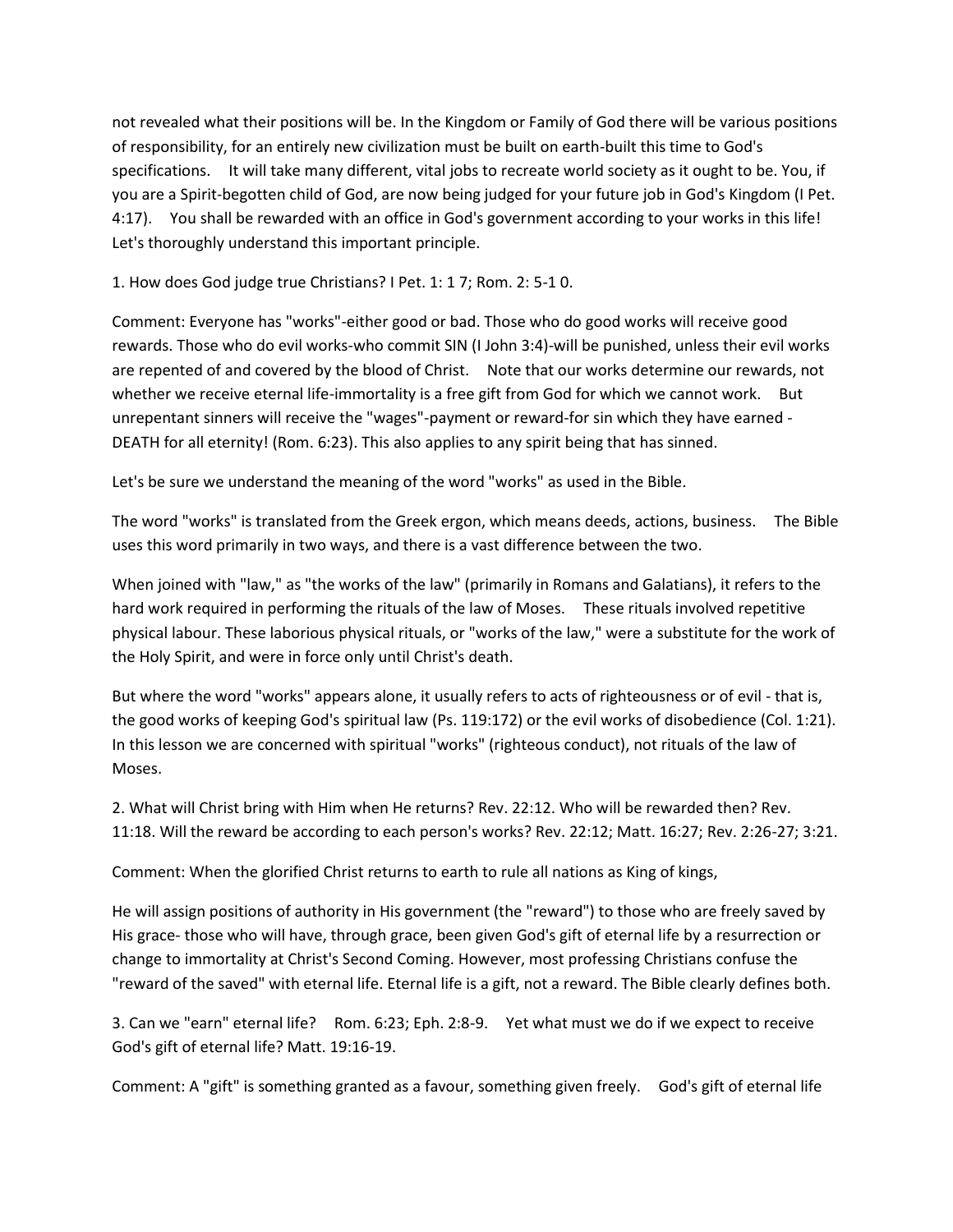comes by His grace and favour. It is unmerited. There is absolutely nothing we can do to "earn" it. If it were earned it would not be a gift. However, God has set certain terms or conditions that we must meet before He will give us immortality. Compliance with these conditions does not "earn" eternal life, but non-compliance will result in death! (I Corinthians. 6:9-10; Rom 6:23; Rev. 21:8). God will not give eternal life to anyone who insists on living Satan's way.

What are God's conditions? As we saw earlier, they include: repentance, belief, baptism and obedience to God-in other words, cooperation with His plan of salvation.

Those who are given immortality at Christ's return will receive a reward in addition to the free gift of eternal life. The "reward of the saved" is not eternal life, but ruler-ship with Jesus Christ over the nations of this earth! But not all positions of ruler-ship will be equal. How will God decide which of His Spirit-born children will be given which positions in His ruling Family? Let's notice several parables of Christ that explain this.

4. Should Christians constantly be using God's Holy Spirit to produce much spiritual "fruit"? John 15:1-5, 8, 16.

Comment: Using an example of a grapevine and its branches, Jesus said He is the vine and Christians are the branches. The branches do not join themselves to the vine-receive God's Holy Spirit-by their own efforts or 'works'. It is the Father's doing (John 6:44; 17:9, 11; Acts 2:38-39) His GIFT it comes by GRACE. But once joined on, with the sap flowing from the vine into the branches (a picture of Christ's Spirit flowing into and empowering us), we must produce spiritual fruit throughout our lives. If we don't then the Father will remove us from the vine (verse 2, first part)-cut us off from Christ-and ultimately cast us into the lake of fire! (Verse 6).

5. Does Jesus' parable of the sower show that some bring forth more "fruit" than others? Matt. 13:23.

Comment: The Spirit of God is given to us so we can produce good fruit. The fruit is simply the result of following God's way of life-of keeping God's law. We must be doers of the law, not hearers only (Rom. 2:13). This doing produces fruit-develops the spiritual character of God.

Now notice the parable of the pounds in Luke 19. It shows that the degree of reward each Christian will receive will be according to how much he grew and overcame spiritually in this life how much good fruit he produced by his effort and the power of God's Spirit in him.

In this parable Christ pictures Himself as a nobleman going to a far country (heaven) to receive a kingdom and to return to earth (verses 11-12). But before leaving, He gave an equal amount of money to each of His ten servants (verse 13).

6.Having obtained the Kingdom and returned, how will Christ judge His servants? Luke 19:15.

Comment: These servants represent Christians (I Corinthians. 7:22) to whom God has given His Holy Spirit. Each "pound" (a unit of money symbolizing spiritual value) corresponds to the beginning unit of God's Spirit we receive after baptism. God has given each Christian His Spirit to be USED to serve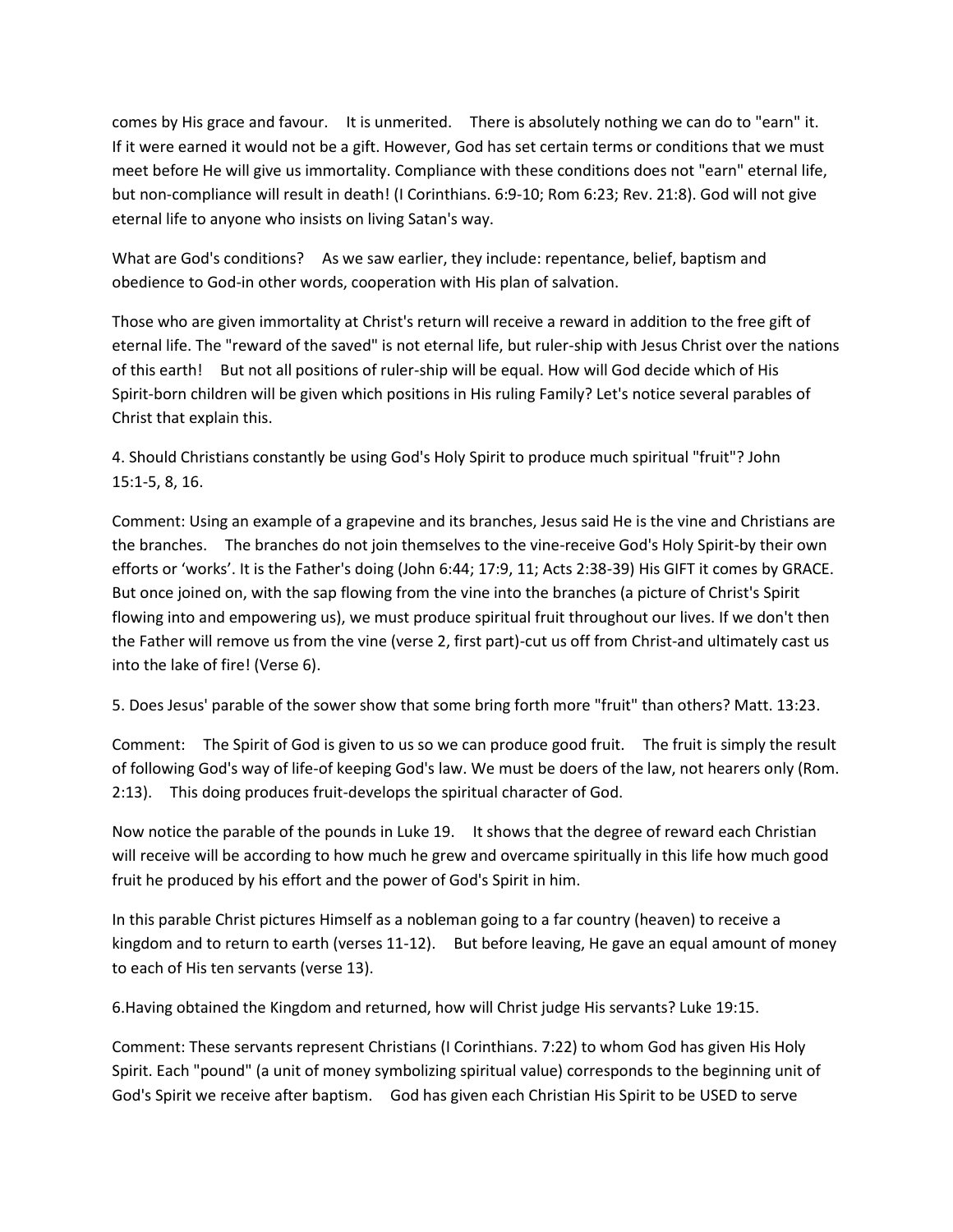others, overcome, develop spiritual character, and help accomplish the work of God's Church.

At His return, Christ will call His servants to see how much each "had gained by trading." Christ will want to see how much each Christian grew spiritually!

7. Will each servant's reward be proportional to his growth-his spiritual overcoming and godly character development? Verses 16-19.

Comment: The Christian life is a "spiritual school"-our training to be rulers, priests and teachers in God's Kingdom. But some learn more and accomplish more spiritual works with the Spirit they have been given than others. Some overcome and develop more spiritual character than others, producing more spiritual fruit. Thus, in the Kingdom or Family of God, each will receive greater or lesser positions of responsibility based upon the degree of his or her spiritual overcoming and how much of God's character was developed in this life. Each will be rewarded "according to his works" (Matt. 16:27). As explained earlier, our good works cannot gain us entrance into God's Kingdom of immortals. We are born into the Kingdom of God by His grace. But once we are born into the God Family, our spiritual "works" during our Christian life DO determine what office, position, rank or degree of glory each of us shall have! So it is not a matter of grace or works, but grace and works! Now turn to the parable of the talents in Matthew 25, verses 14 through 30. This parable illustrates the fact that we will be rewarded according to our works. But it also illustrates another aspect-God's complete fairness in rewarding us, taking into consideration our own natural limitations.

8. In this parable Christ compared Himself to a man travelling to a far country (verse 14). In what way did the man divide up his goods? Verse 15.

Comment: The Greek word translated "talent" is talanton, which was a measure by which gold or silver was weighed.

9. This time are all the quantities equal, or were amounts given according to each servant's natural physical aptitude or ability? Same verse.

Comment: These units of money, like the pounds in Luke 19, symbolize the Holy Spirit given to each Christian (servant). But they also picture spiritual gifts given to each based on his own natural ability! God knows some have more hereditary ability, greater innate aptitudes, more personality or more physical strength than others. Some also have more education and better opportunities in life.

10. In this parable, what did the servants do with the money given to them before Christ came back to "reckon" with them-to judge their works? Verses 16-19. How were the first two judged? Verses 20-23.

Comment: In the parable of the pounds, all 1 0 of Christ's servants (Christians) appear to have had equal ability, and each was given an equal portion of Spirit from God at the start. But in the parable of the talents, God gave spiritual gifts to each, at the start of his Christian life, according to his natural ability. To one He gave five talents, to another two, and to another only one-according to the natural ability of each. The person who was given five talents doubled his spiritual stock-in-trade. Likewise, although the man with two produced less in number than the one with five, he also doubled what he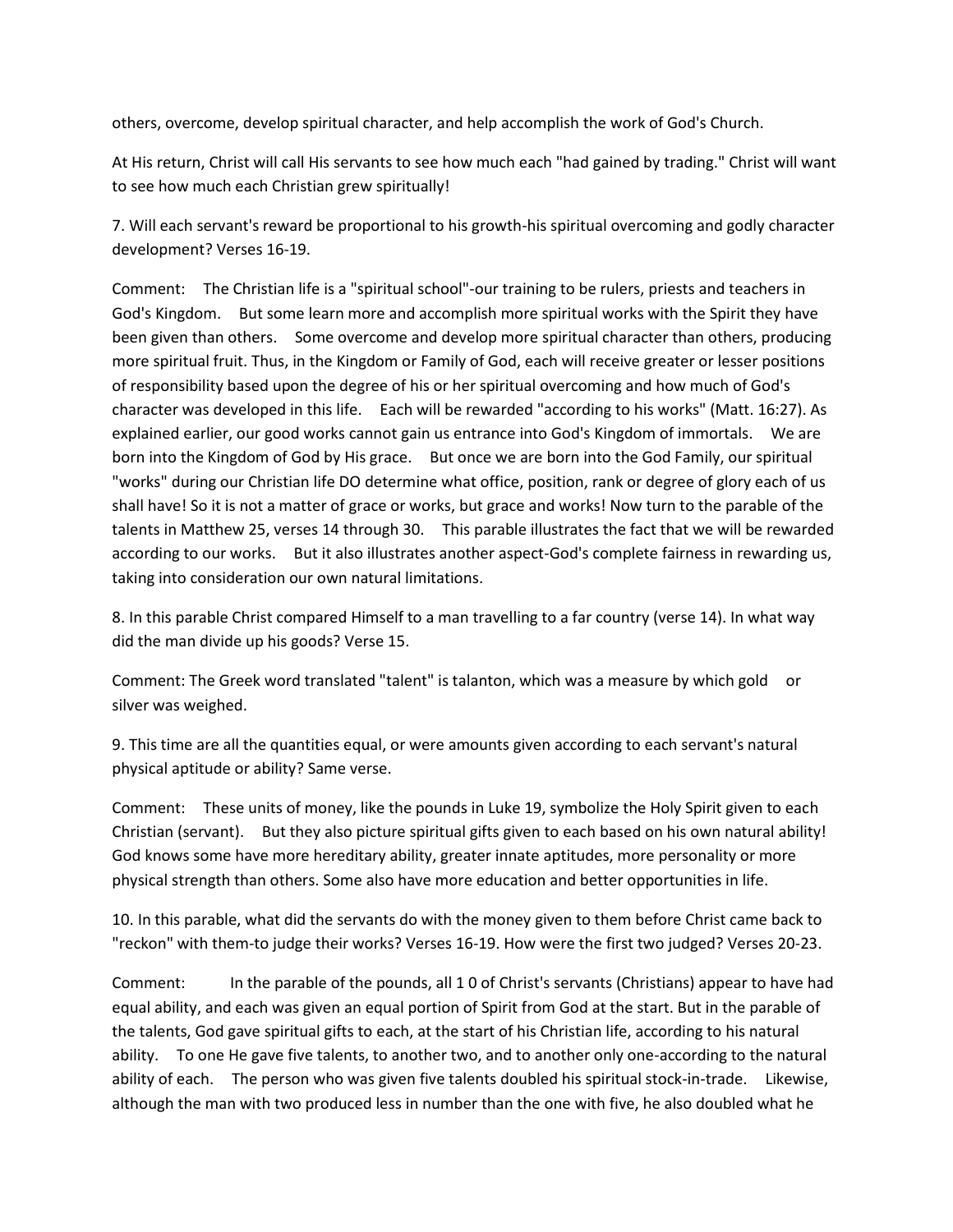started with. He did as well in proportion to his ability! Consequently we find it revealed that to whom much is given, much is required; and to whom little is given, less is required (Luke 12:48). In other words, God judges each Christian according to how well he overcomes, yields to God, develops and grows spiritually, according to what he has to do with!

11. Does this parable reveal that each servant who is faithful "over a few things"-that is, over his or her limited abilities and opportunities of this life-will be rewarded with "many things" when Christ returns? Matt. 25:21, 23. Isn't it clearly ruler-ship that Christ promised? Same verses.

Comment: We learn to responsibly rule for the good of ourselves and others in the world tomorrow by learning to better manage the affairs, responsibilities and powers in our control today, no matter how small they may presently be. There are many opportunities to grow and develop right on the job, at school or in the home-in whatever circumstance we may find ourselves.

12. What will happen to those who fail to overcome and grow even a little-who fail to increase their spiritual usefulness and effectiveness? Luke 19-.20-24; Matt. 25:24-30.

Comment: The one who did nothing with his spiritual gift-the pound or talent corresponds to a

Christian who did not overcome and grow spiritually. He developed no character.

These parables show that the Christian who does not grow spiritually will lose out! He could be compared to one who thought he did not need to overcome spiritually and grow in spiritual character. He thought he was "already saved." He didn't believe any "works" were necessary! By doing nothing, he lost not only the reward, but he lost out on the free gift of eternal life as well because he produced no spiritual fruit. He failed utterly in God's REAL PURPOSE for his life. God freely gives us salvation so we may serve others. If we do not prepare now to serve in God's coming Kingdom, we may have taken away from us even the salvation we thought we had!

## ARE YOU IN TRAINING TO RULE?

Why will Abraham, David and the apostles be assigned positions of responsibility in the Kingdom of God? Simply because they prepared and qualified for those positions during their mortal lives. They learned to rule by submitting to God's rule. They were willing to do whatever God said. They grew in the holy, righteous character of God. Christ will not establish world rule until He has first trained His assistants. God will not entrust the incomprehensibly great powers of His ruling Family to those who did not, in this human life, strive to obey Him and learn to properly control the small powers we all have at our disposal. God wants to know that we would use His incredible power in love and self-control and according to His will for the good of all under our authority!

1. By what great principle can a person of ordinary ability and humble opportunity qualify for far greater responsibility in the Kingdom of God? Luke 16:10. Also notice verses 11-12.

Comment: We learn to rule by being faithful -conscientious and honest-in whatever we do as we strive to put into practice the principles of God's law we learn from His Word. Even the person who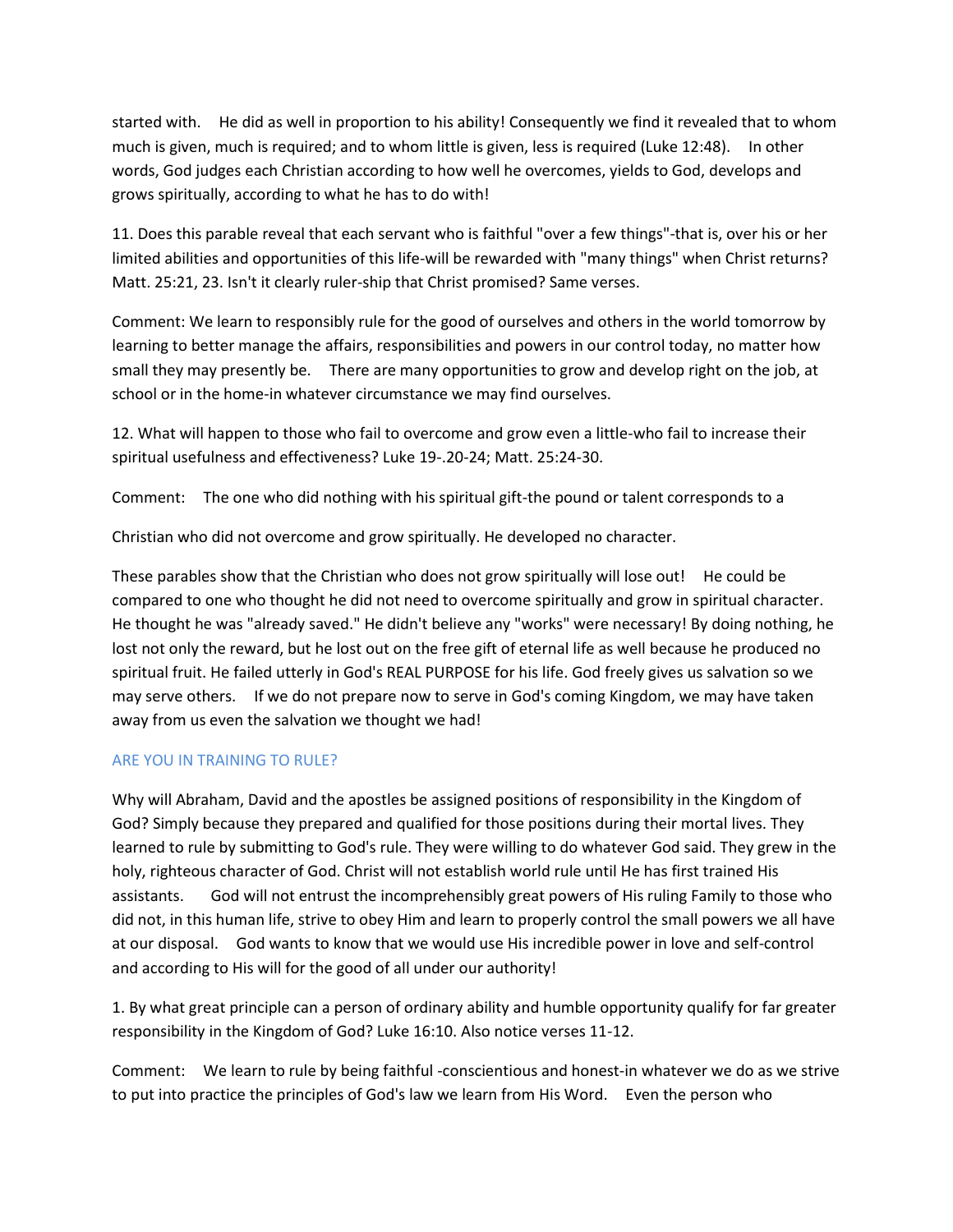considers himself or herself as having only a little ability and natural talent can be trained to rule-SERVE-in God's Kingdom! But can that really qualify you to rule a city-to tackle the complex administrative, organizational and personal problems that come up when several thousand families live together?

Yes, it can! God does not need to see you actually ruling 10 cities to determine whether you know how to apply and observe His law. He can see, by the simple decisions you make every day in your life, whether YOU will obey Him or go the way of this present evil world. The decisions required to live God's way are really very simple-they are basically a matter of saying "yes" or "no" to God's law.

The way you treat your wife, respect your husband, love your children and your friends shows Christ what kind of a ruler you would be. Are you short-tempered, hard to get along with, rebellious, uncooperative, unfair? Christ needs to know that now, before He entrusts you with a major responsibility over many people. The Kingdom of God is going to bring peace to the world, not more strife. Those who will rule must show God now that they are learning the way of peace. God wants us to learn to rule ourselves before He gives us authority over others! What about finances? Would you handle the finances of a city like so many rulers today, and enrich yourself at the expense of others? God can tell by the way you handle your employer's money and the time your employer pays you for. As Jesus said, "If ye have not been faithful in that which is another man's, who shall give you that which is your own?" (Luke 16:12). If you learn to be faithful and loyal in the small things of life, God knows that you will be that way if given much greater responsibility! Every Christian who is growing and developing spiritually also has his heart completely in the work God has given His Church to accomplish. Our "works" include our part in doing God's work getting the Gospel of the Kingdom of God to the whole world as a witness (Matt. 24:14; 28:19-20), thus preparing the way for Christ's coming. God's Spirit-begotten children are His instruments in fulfilling His great commission to His Church in the end time! Years of experience have shown that those who are self-centred, caring nothing for the work of God's Church, not having enough outgoing concern to want to help get Christ's message out to this blinded, deceived, dying world, eventually fall away. Those who centre their whole "Christian" life on themselves, whose hearts are not in or concerned about this great outgoing worldwide work of God, shrivel up spiritually and fall by the wayside!

Just as the Church has two primary commissions-1) to preach the Gospel of the Kingdom to the world; and 2) to help the Spirit-begotten members grow spiritually as part of their training for that Kingdom-so the members also have two primary missions: 1) to actively support the Church in preaching the Gospel; and 2) to willingly and actively participate in God's training program for eternal ruler-ship as Spirit-born members of the universe-ruling Kingdom of God! Ask God daily for the understanding and wisdom to rightly use and direct the powers, abilities and responsibilities that are now yours so you can be a faithful and productive servant of God. Strive to be faithful over what God has already given you, so that one day Christ can say to you: "Well done, good and faithful servant, you have been faithful over a little, I will set you over MUCH" (Matt. 25:21, RSV). This life is our time of training. It is only those who are obedient to the authority of God's government now-who learn its laws, who overcome every false way, who grow in God's holy, righteous character, becoming more like Him in preparation to being born into His Family and ruling with Christ-who will then be assigned a position of ruler-ship. Yes, you were born